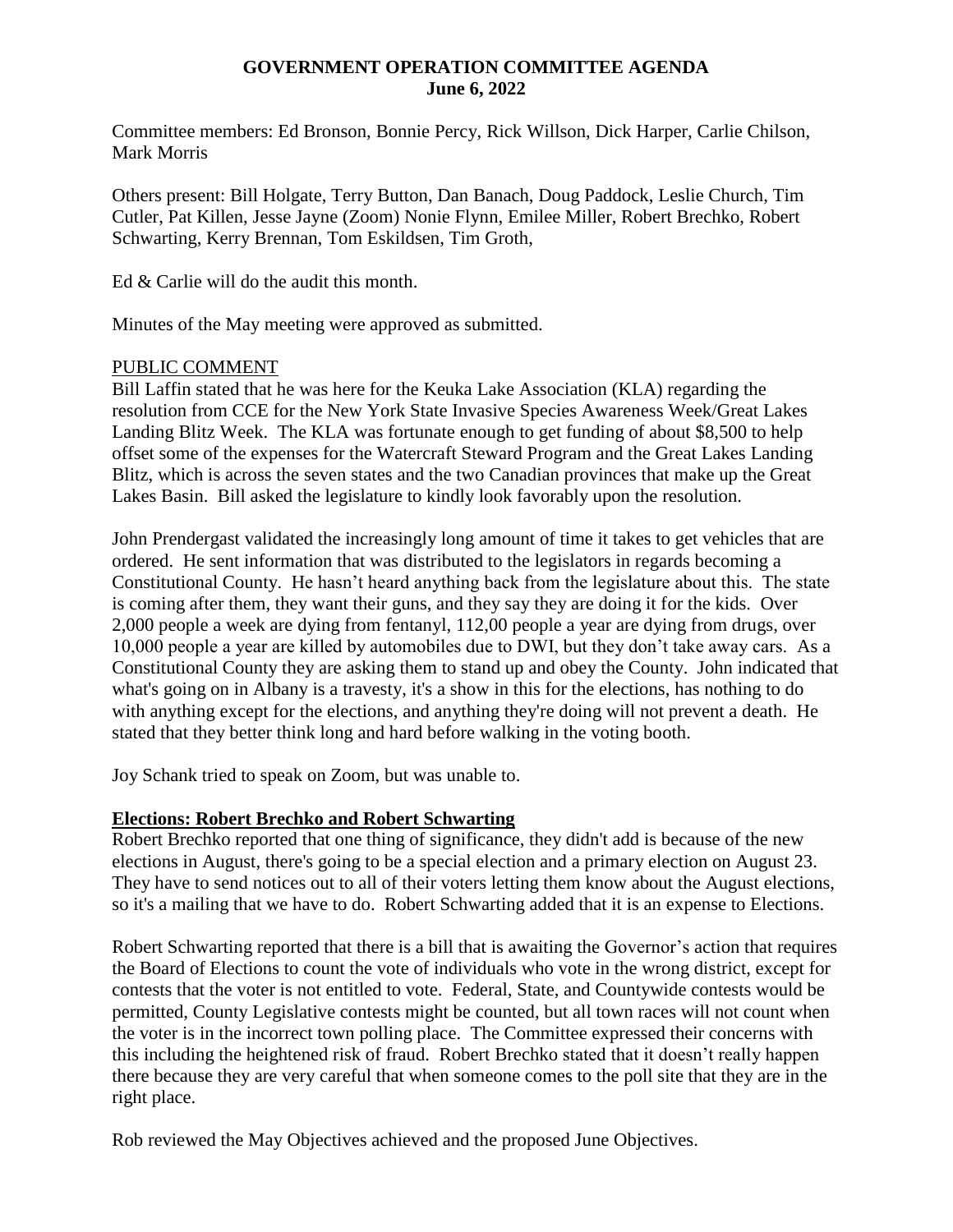# PUBLIC COMMENT

Joy Schank emailed the legislative clerk the following:

*I agree with Jack Prendergast. We need to become a constitutional county. NY State has a regulation in place that they can take you from your home if they feel you are infected. They don't have to prove it.*

*Please make NY follow the constitution by becoming a constitutional county.*

*Thank you, Joy*

**Soil & Water: Tom Eskildsen** Tom reported that district staff has conducted 130 inspections to date in the Towns of Barrington, Jerusalem, Milo, Torrey, and the Villages of Dresden and Penn Yan. They anticipate completing 400 inspections in 2022. Staff has conducted 20 soil evaluations and reviewed 26 design for new and replacement septic systems.

Tom reported that hydro-seeding is underway. Staff has applied 16 loads to 10 sites. Material costs have gone up \$70 per load, a 25lb bag of seed in early 2020 was \$42, and that same bag is currently \$98. Because of the use of FLLOWPA funds to cover material costs, they were able to offer hydro-seeding to municipalities at a 50% discount.

Tom reported that district staff assisted a local farm in the local farm in the County with a manure spill. The farm reacted quickly and shifted their focus to containment and cleanup. The spill was due to equipment failure.

Tom reported that on Keuka Lake the installation of erosion control projects on a vineyard site on Bluff Point has been completed. New underground drainage tile was installed followed by stone stabilization in eroding areas of the vineyard. On Seneca Lake installation of three water and sediment control basins (WASCOBs) in a section of farmland hit by severe storms three times last year.

# **Genesee Finger Lakes Regional Planning Council (GFLRPC): Tim Cutler**

The Committee reviewed the Seneca Keuka LULA Project.

The consensus of the Committee was to move the letter of support forward.

### **Cornell Cooperative Extension: Arlene Wilson**

Arlene reviewed program updates.

Arlene noted that they it is Spongy Moth season, formerly known as Gypsy Moth, the name was changed for political reasons. They are again advocating people use sticky traps if they see the caterpillars and also hand picking them off making sure people use a rubber gloves because some people actually allergic to the caterpillar's hairy stuff. Pesticide application is that last resort and that's something people would have to pay for out of pocket.

Arlene reviewed the projects completed, projects in the pipeline, and upcoming events.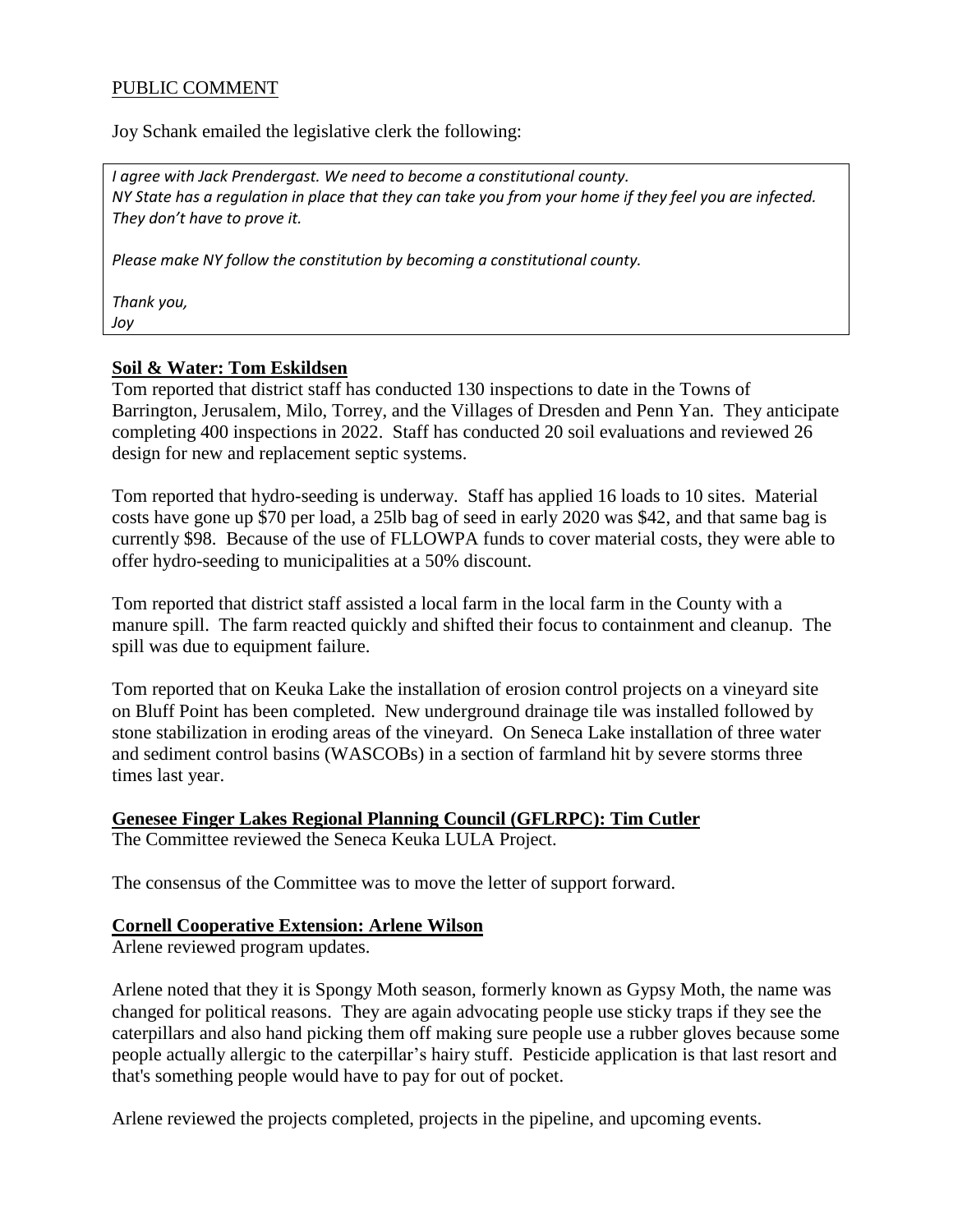Arlene reviewed the following resolutions that would be needed. After discussion the Committee approved.

New York State Invasive Species Awareness Week/Great Lakes Landing Blitz Week

The Committee and other legislators present, requested that the Departments look ahead and bring these types of resolutions before the event occurs and not after.

# **IT: Tim Groth**

Tim reported that in the month of April, the I.T. Help Desk took in 253 calls.

Tim viewed the following project updates: setup MDM on all BYOD and all other County owned devices, risk remediation, 2022 Mandatory Cyber Security Training, MUNIS upgrade, and the new Public Safety color copier.

Tim reported that they have installed 5 cameras for the Fiber Storage Location.

Tim reported that the equipment for the security office has been setup and installed.

# **County Clerk: Lois Hall**

The Committee reviewed the statistical reports, DMV updates, and the clerk updates. Lois was unable to attend, but can answer any questions the Committee may have.

# **Personnel: Kerry Brennan**

Kerry reported that the collection for June is kids and adult underwear.

Kerry reported that the sub-committee for Workers Compensation Plan's recommendation is to switch from Benetech to NCAComp effective January 1, 2023.

Kerry reported that ServU Bank brought pizza to the County Office Building employees and donuts/pastries to the Courthouse employees.

Kerry reported that 24 employees were unable to attend the customer service training. Employees that were unable to attend are asked to complete a training packet. The feedback for the training was mixed. Some liked it and thought it was more about taking care of yourself in order to be able to take care of others and some thought it was not related to customer service at all.

Kerry brought some recommendations forward moving forward and improving as a united workforce. They are considering 360 evaluations being done of Department Heads, Legislators, and Administrators so employees can express their thoughts and feelings. A lot of employees feel underappreciated and like they don't have a voice. It was recommend that they bring in a professional to help with this.

Kerry reviewed the following resolutions that would be needed. After discussion the Committee approved.

- Authorize Chairwoman to Sign Memorandum of Understanding (CSEA)
- Authorize Chairwoman to Sign Administrative Agreement and Business Associate Agreement with NCAComp and Authorize Director of Finance to pay NCAComp Prior to Audit

Kerry reviewed the vacancy report.